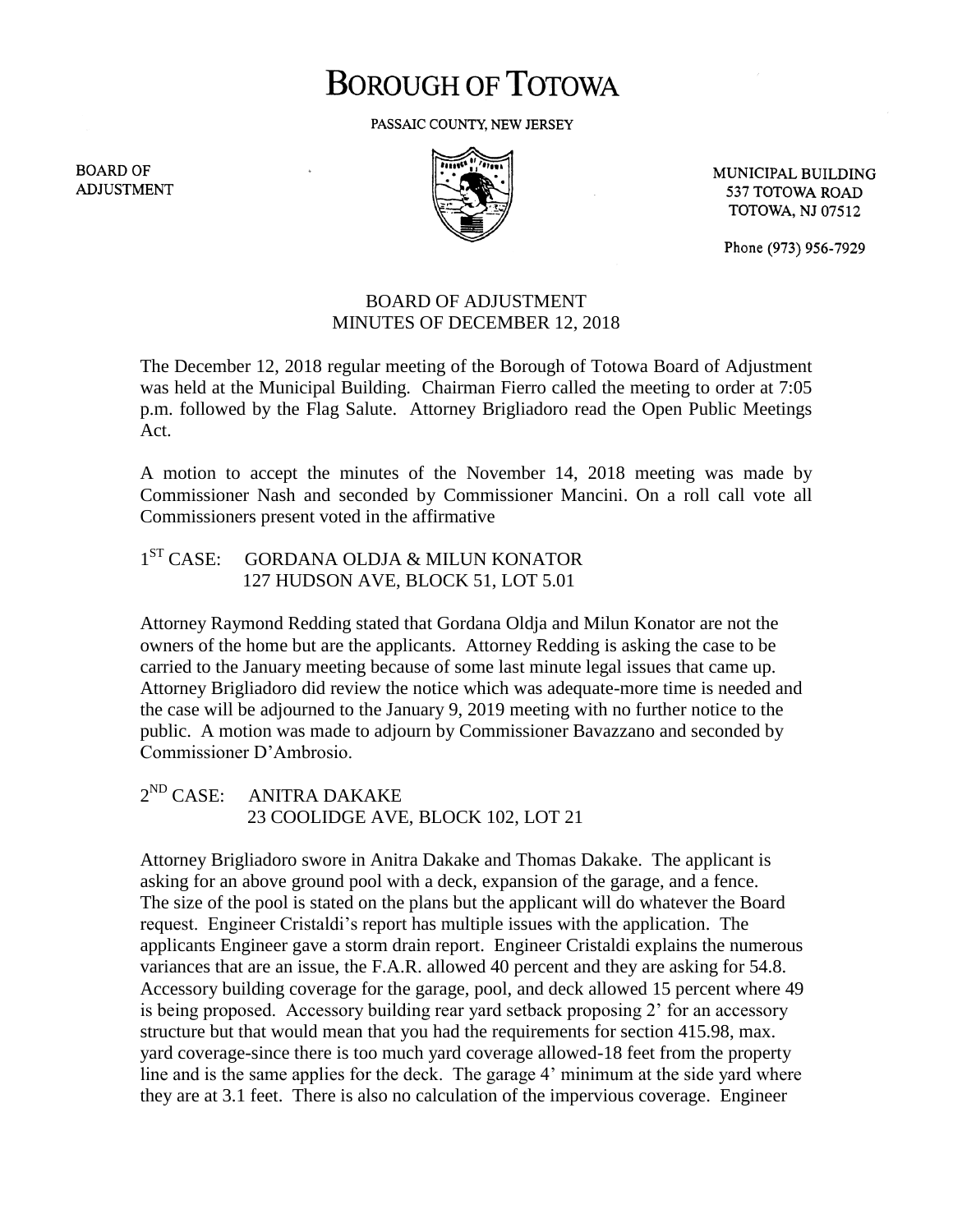Cristaldi recommends the applicant gets a lawyer, planner, or engineer to help present their application.

Attorney Brigliadoro wants to make sure the applicants have Engineer Cristaldis report. Attorney addresses the applicant and the Board that on August 10, 2016 the applicant was in front of this board to enlarge the garage to a three car garage and at that time the applicant assured the board he would not pursue a 3 car garage. The garage being proposed this evening is for 884 square feet and the garage currently is approx. 17' x 23'. Chairman Fierro fells the applicant is covering too much of the ground with all the construction. Engineer Cristaldi explains to the applicant that in addition to proper drainage you still need a certain amount of impervious area. Vice Chairman Krautheim states a D-variance is very difficult to approve and that the applicant may need additional help to get this passed and answer the questions the board needs to consider approving. Attorney Brigliadoro states that a D-variance required 5 approved board members to pass and the C-variances need 4. Attorney Brigliadoro also states that we can proceed with the application tonight, but without the applicant knowing what our engineer is requesting they are at a disadvantage to get this approved. Commissioner Patten states the storm water management should be shown on the plans with calculations. Attorney Brigliadoro explains the garage is too large, a typical 3 car garage is 400 square feet where the applicant is asking for 884 square feet.

At this time the meeting is open to the public.

Amil Balega, resides at 43 Harding Ave, was sworn in by Attorney Brigliadoro. Mr. Balega would like to know where the 4 tanks will leach to, the fence on the property line is 11 feet off his house so if the town had to put sidewalks they could. The original plans presented, there was no roof over the deck, when did that change? The applicant put a wood roof over the deck and was up when they got the final inspection; it was not on the final plans.

Sharon Rickert, resides at 21 Coolidge Ave, was sworn in by Attorney Brigliadoro. The increase in the garage space is a concern for her. Ms. Rickert would like to be assured that there will be no buildable space above the garage; the applicant will not be adding buildable space above the garage.

At the point the public portion is closed, a motion was made by Commissioner D'Ambrosio and seconded by Commissioner Mancini.

The applicant has asked for the case to be carried to the January 9, 2019 meeting. Attorney Brigliadoro grants the case to be carried with no further notice to the public.

At this time, 7:46 pm there will be a short recess.

The meeting has resumed at 7:51 pm and a roll call was taken.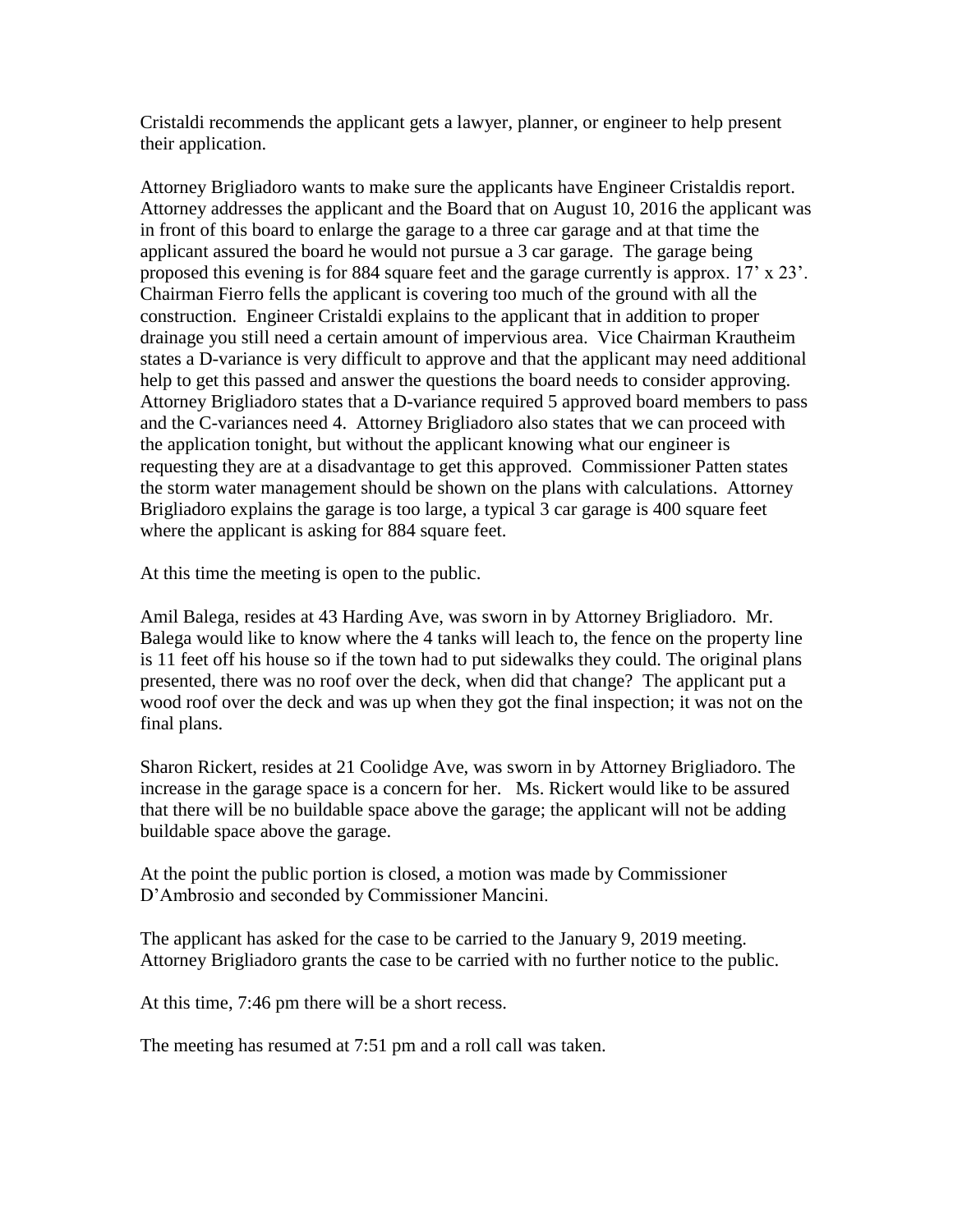### $3<sup>RD</sup>$  CASE: GORDANA OLDJA 35 CARROLL PLACE, BLOCK 40, LOT 7 & 18

Attorney Raymond Redding states Gordana Oldja is not the owner of the property but the owner is at the meeting tonight. The applicant, Gordana Oldja is asking for a subdivision and to construct a new single family home on the new lot if approved by the board this evening. Fred Stewart, professional engineer and land surveyor is considered an expert in his field by the board. The plans presented were prepared by Engineer McClellen who could not be here this evening. Sheet 2 of 6 dated November 26, 2018 is the existing condition plan, the short area on Hudson and the long section is on Carroll Place. This is a one story dwelling, the existing building coverage is 1,535 square feet and the other impervious coverage is 1,236 square feet with a total of 2,771 square feet. Sheet 3 of 6 is the layout plan, there is a minor subdivision shift in the lot line, the single family home to be constructed on lot 18 and the existing lot 7 will remain the same. There is a garage with two stall parking area plus a patio and front porch, the applicant is proposing a wall to level the grade condition. The impervious coverage to lot 18 is 1,309 square feet with an additional impervious overage of 932 square feet bringing the total to 2,041. Proposed lot 7 will stay the same at 2,587 square feet. Sheet 4 of 6 is the storm management plan where the proposed drywell will collect roof run off and will be placed to the left side of the home.

Setbacks on lot 7-2 existing nonconforming conditions, the first is front lot where 25' is required and the applicant is encroaching 3.1 feet and the second is rear yard where 20' is required the applicant is 1' at on corner and 101' towards the back of the house. Lot 18 variances needed are; lot area, lot depth, front yard, rear yard, and F.A.R. Commissioner D'Ambrosio asked what the size of lot 7 is; the proposed lot area is 7,560. Commissioner Patten asked if any sidewalks are being proposed, at this time no sidewalks are being added. Commissioner D'Ambrosio asked if there is room to add sidewalks, and there is room.

Yogesh Mistry, Architect for the applicant was sworn in by Attorney Brigliadoro and is considered an expert in his field by the board. A 3D Color rendering marked exhibit A-1 shows a 2 and a half story colonial home. The first floor will have a living room, dining room, kitchen, mud room, powder room, and a 1 car garage totaling 1,022 square feet plus 235 square feet for the garage-the second floor will have 4 bedrooms, a master bath and a main bathroom totaling 1,221 square feet. The home is modest size in today's standards. The home is 19 feet deep at the widest point, the F.A.R. is 52.14 where 40 feet is allowed; but that includes the garage. The applicant can add a sidewalk, but it would be a sidewalk to nowhere because the other homes and properties next to it do not have sidewalks. Commissioner Mancini asked if there was a basement, there is a basement that is unfinished and is situated in the middle portion of the house totaling 683 square feet.

Ken Ochab, Planner was sworn in by Attorney Brigliadoro and is considered an expert in his field by the board. Photos A-2 was taken on December  $10^{th}$ , 2018. On lot 19  $\&$  20 there is 24' lot depth, on lot 4.01 the lot depth ranges from 37' to 60', and on lot 16  $& 17$